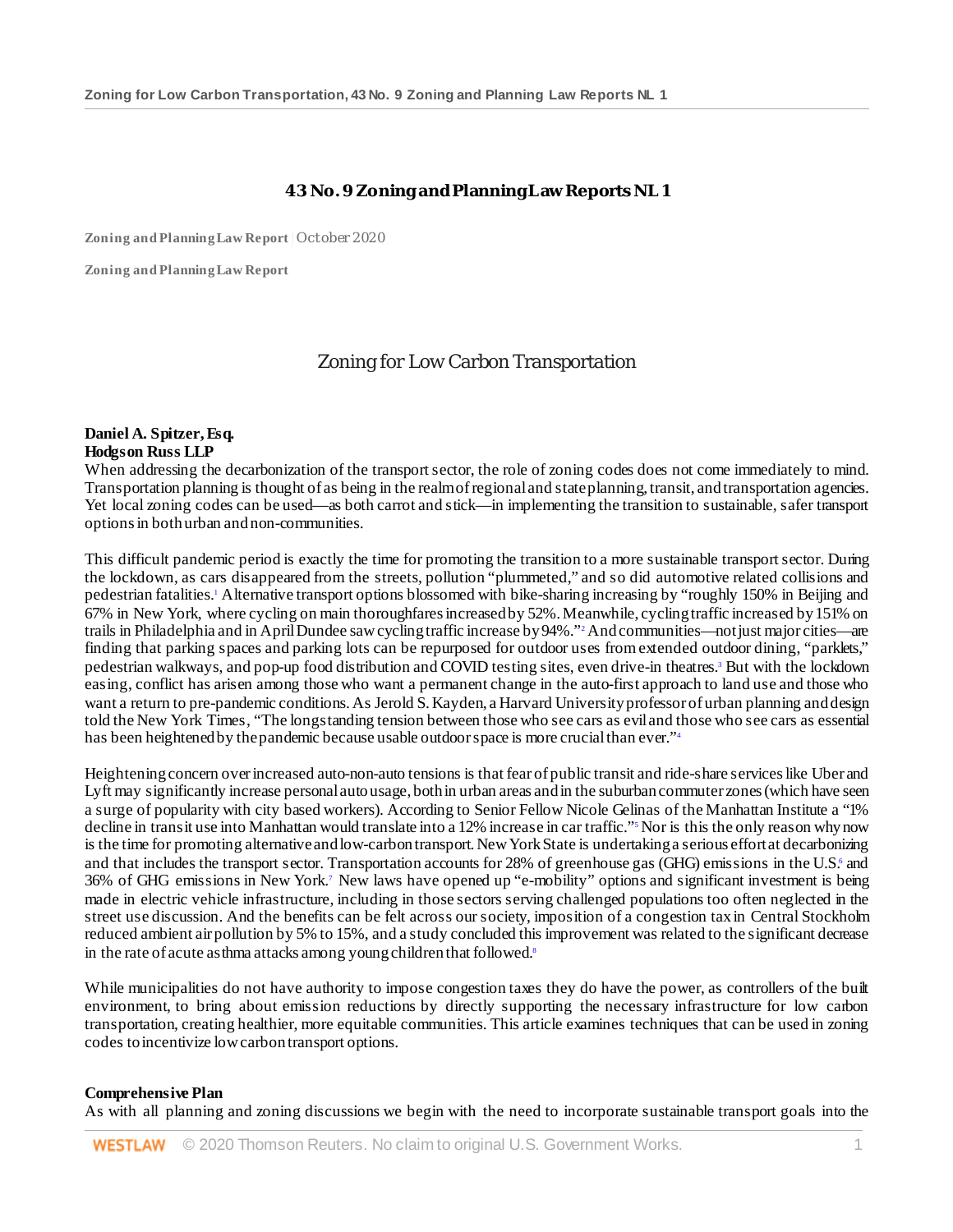comprehensive plan. "The location and types of transportation facilities" is one of the specific topics that state law lists as a potential comprehensive plan component.9 As transportation concerns travel to, through, and within communities, comprehensive plans should be coordinated with regional transportation plans. Planning across multiple communities is essential to efficient use for transport purposes, such as the location of park-and-ride lots, designing bus and para-transit routes, creation of bike and walking trails, and consistent design of streets.

Policy determinations about the type of land uses encouraged in the community will have a significant impact on local transport, particularly providing opportunities for reduced auto usage. As explained in a PennDOT guide for municipalities:

> Transportation and land use need to be considered together for Pennsylvania municipalities to achieve quality of life objectives for their communities. Transportation systems serve communities in various ways: the regional transportation system provides the mobility to travel throughout the region quickly, whereas the local network provides travelers access to the places that they want to go—home, work, school, shopping, appointments, activities, etc. Pennsylvania municipalities should consider how their transportation system meets both the mobility and accessibility needs of the community. Concurrently, municipal land use policies help shape and rearrange the origins and destinations of travel and can either support or hinder mobility and accessibility. Transportation operates most efficiently when it provides a connected network of transportation modes serving a mix of land uses in close proximity. This type of system provides the traveler with a host of options and makes it possible to make fewer, shorter trips and be less dependent on a personal automobile.

> A variety, or mix, of land uses, and an increase in land use densities, can lead to shorter trip distances, a better blend of jobs and housing within a community, and an increase in the use of alternative modes of transportation (walking, biking, transit) because different destinations are closer together. A corner store within walking distance of one's home, for example, means that picking up a bottle of milk can be pleasant exercise rather than requiring another trip to the supermarket by car. Also, by providing a range of transportation choices beyond the automobile, individuals who do not drive are provided with new travel opportunities, and congestion and pollution can be eased. By contrast, separating land use types and/or reducing densities can increase the dependency on motorized transportation, thereby increasing congestion and/or the demand for additional roadways.

Thus, the design of Pennsylvania communities can either encourage or discourage the range of transportation options. Thoughtful and functional land use and transportation design (i.e., streetscapes, roadway design, traffic calming, and the connection commercial and residential developments) can provide a safer environment for travel and encourage the development of healthy communities that appeal to all citizens including pedestrians, bicyclists, and transit riders. Where applicable, roadways should be designed to be "Complete Streets" to accommodate vehicles, pedestrians, bicyclists, the disabled, and transit by providing travel lanes, sidewalks, bike lanes, wider shoulders, raised crosswalks and medians, audible traffic signals, bus pullouts, and improved access to bus stops. The design of communities can also encourage the use of transit through compact, mixed-use development surrounding a transit station. Transit-oriented developments (TODs) may be appropriate for growing municipalities aiming to reduce the need for more highways in favor of broader transit use. Through careful planning, TODs can also be effective in connecting to existing and planned infrastructure, and linking different transportation modes to one another to form one complete system. In more rural municipalities, community design may include land use controls such as agricultural preservation to focus new development in targeted growth areas and lessen the demands on the overall transportation system.<sup>10</sup>

An example in the incorporation of these ideals can be found in the City of New Rochelle's master plan which among other goals aims to "encourage transit oriented development and green job creation and increase transportation options."11 New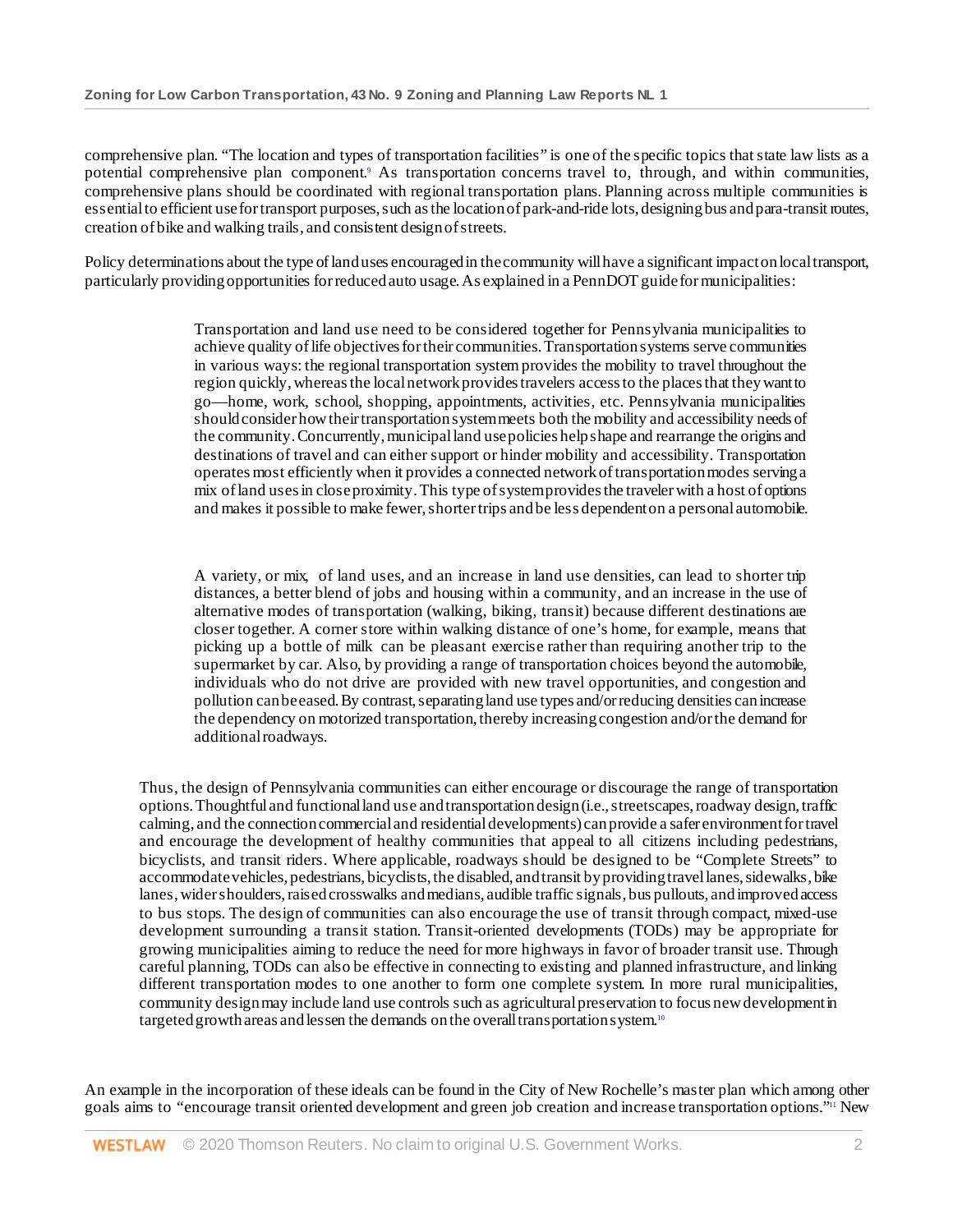Rochelle aims to be community that "Provides comprehensive transportation options that are safe, efficient and accessible" and "Promotes sustainability by emphasizing strategies to reduce energy consumption and CO2 emissions, reduce waste, promote ecological diversity and public health and encourage smart growth."12 The Plan contains many specific initiatives on how to safely integrate autos, pedestrians, and other transport options, including calls to create Pedestrian and Bicycling Master Plans that will increase walking and cycling options throughout the community. The "Key Concept: Encourage Sustainable Transportation" section includes specific policies to encourage low-carbon transport, in coordination with the City's GreeNR plan:

> Explore strategic infrastructure investments to support new technologies for sustainable transportation, such as electric vehicle charging stations, hydrogen powered buses and other alternative-fuel vehicles. This recommendation supports the Renewable Energy Generation (1.5) and Green Fleet Initiatives (1.4) from GreeNR.

> 8.35: Expand supply of electronic vehicle charging stations and alternative fueling stations To support and encourage use of low emission vehicles, the City should expand its supply of electric vehicle charging stations in municipal parking lots and encourage gas additional gas stations within the city to provide alternative fueling options.

> 8.36: City Procurement Policy The City should expand its Green Fleet initiative by setting sustainability requirements for contracted service providers and advocate for county-wide measures.

> Create financial incentives to discourage single-occupancy vehicle commuting by municipal employees, while also encouraging the adoption of similar policies by major local employers. This recommendation supports the Green Commuting initiative (5.35) from GreeNR.

> 8.37: City TDM Plan A transportation demand management (TDM) program should be implemented to encourage City employees to take public transit, carpool, bicycle, walk or telecommute. Parking demand should be reduced by discontinuing assigned employee spaces at City Hall parking lot, instead providing preferential parking for registered carpoolers, scooters, motorcycles, bicycles, and car share vehicles. Employee parking permits should be converted into a transportation benefit that can be used towards all modes.

Once established in policy, code provisions can be adopted bringing the goals to life. For example, in order to promote walking and cycling, the City of Buffalo Green Code requires that most projects over 2,500 square feet and substantial renovations provide pedestrian facilities "connecting main entrances to parking, adjacent public rights-of-way and transit stops and stations, and all uses on a site that allow for public access," and bicycling parking.13

## **Parking Regulations**

Now is the time to undertake a comprehensive review of parking requirements as well as the dedication of public land to parking. Few battles have been as pitched as those over the requirements for parking, and so far parking, and thus the automobile, has won. We have as many as two billion parking spots in the United States, the "area of parking per car in the United States is thus larger than the area of housing per human," according to Donald Shoup, a professor at UCLA's Department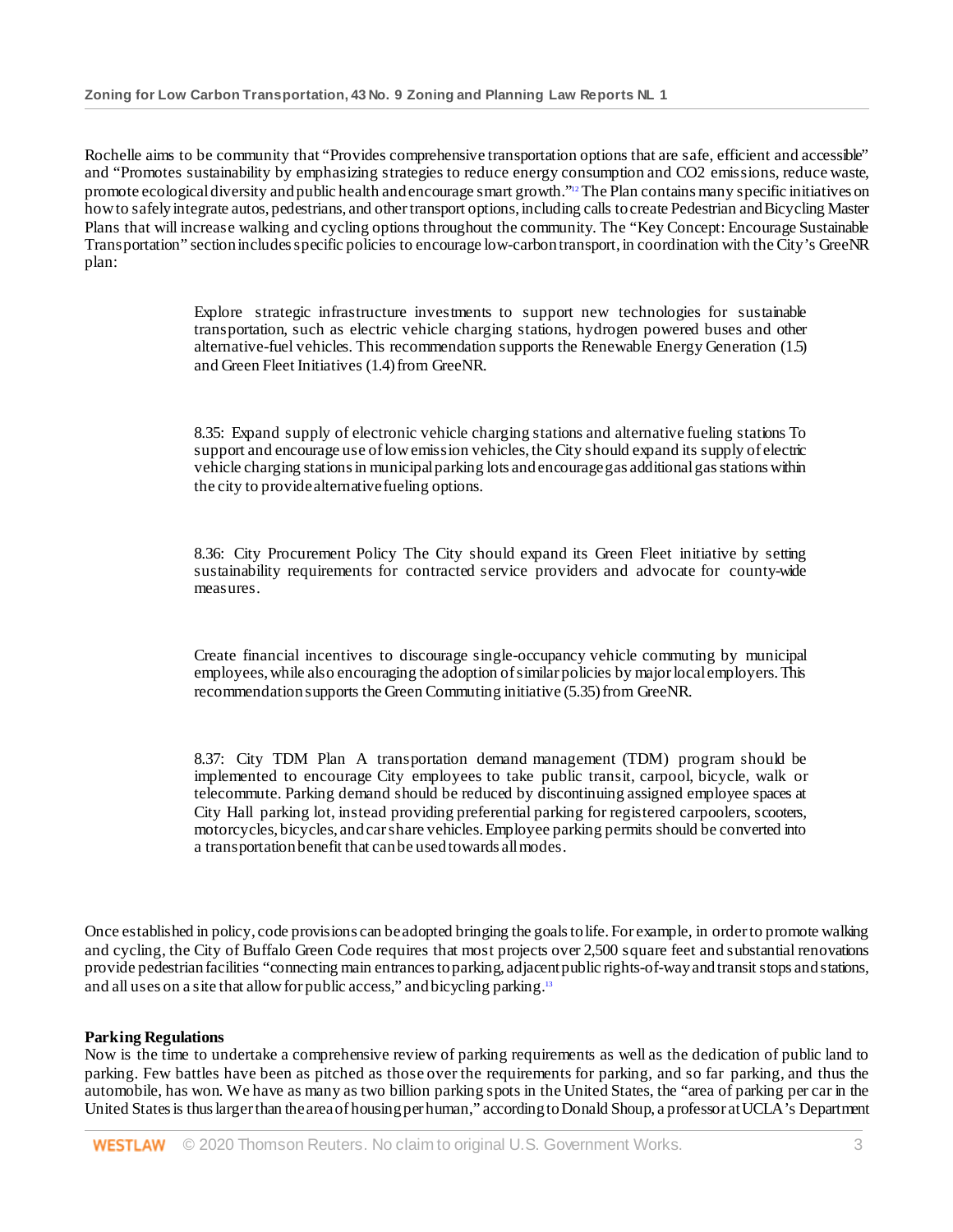of Urban Planning who sums up the problem: "Off-street parking requirements are a fertility drug for cars."14 Communities serious about de-emphasizing cars and promoting sustainable forms of transit need to rethink parking policies.

Changing attitudes have led a number of communities to reduce or remove minimum parking requirements. A number of reasons have been behind these changes, including the recognition that "parking requirements prevent infill redevelopment on small lots where fitting both a new building and the required parking is difficult and expensive"and that "parking requirements prevent new uses for many older buildings that lack the parking spaces required for the new uses."15 Parking requirements raise costs, impacting affordability of housing and imposing costs on small businesses, Seattle reduced "parking requirements for developers to build affordable housing and 'unbundles' parking from leases in new developments so renters and buyers don't have to pay for spaces that they don't actually use."<sup>16</sup> And because parking space mandates are often designed with peak capacity in mind, they seldom result in efficient use of land. That inefficiency is likely to grow in a post-pandemic world as ecommerce and work from home trends accelerate, reducing the need for acres of asphalt.

This is not to say all off-site and on-site parking requirements should be abandoned, but requirements should be flexible. For example, Buffalo's Green Code states "There are no provisions that establish a minimum number of off-street parking spaces for development. However, certain development proposals are required to complete a transportation demand management plan, per Section 8.4, which can result in the provision of off-street parking."17

From Parking Space to PARKlet. One idea gaining favor, especially as social distancing rules encourage greater outdoor dining availability is the idea of a "PARKlet" Essentially the conversion of parking spaces to public uses, usually on a temporary basis such as New York City's Pop-up Cafes or seasonal outdoor dining, the hope is that by providing "public space for gathering, parklets may generate additional foot traffic or improve pedestrian flows by providing an extension of the sidewalk."18 There are a number of design guidelines to consider including safety issues; one excellent guidebook is "Reclaiming the Right-of-Way: A Toolkit for Creating and Implementing Parklets" by the UCLA Complete Streets Initiative,<sup>19</sup> which provides ideas on design permit process and other considerations.

## **Complete Streets**

Complete Streets are about bringing equality to all users of public streets. Complete Streets are streets designed and managed for safe access for all users, including pedestrians, bicyclists (including E-Bikes and E-Scooters), motorists, and transit riders. Interest in Complete Street methods has been growingfor a number of years, over 1,600 communities have adopted some form of the policy, and there has been heightened interest in light of potential traffic pattern shifts resulting from the 2020 COVID pandemic. Complete Street concepts have been included in recent federal infrastructure proposed legislation,<sup>20</sup> and state law requires consideration of Complete Streets in many projects.21

While focused on transportation, Complete Street policies are also an effective tool for addressing equity issues in communities by placing on an equal footing residents and workers who do use private cars for commuting and personal travel. For example, according to the National Complete Street Coalition's 2016 Dangerous by Design report, persons of color and older adults are over 50% more likely to be stuck and killed while walking.<sup>22</sup>

Complete Streets are more of a policy than a specific design, each application is as unique as the particular community context. According to the National Complete Streets Coalition, a Complete Streets policy should contain the following elements.<sup>23</sup>

1. **Vision and intent**: Includes an equitable vision for how and why the community wants to complete its streets. Specifies need to create complete, connected, network and specifies at least four modes, two of which must be biking or walking.

2. **Diverse users**: Benefits all users equitably, particularly vulnerable users and the most underinvested and underserved communities.

3. **Commitment in all projects and phases**: Applies to new, retrofit/reconstruction, maintenance, and ongoing projects.

4. **Clear, accountable exceptions**: Makes any exceptions specific and sets a clear procedure that requires high-level approval and public notice prior to exceptions being granted.

5. **Jurisdiction**: Requires interagency coordination between government departments and partner agencies on Complete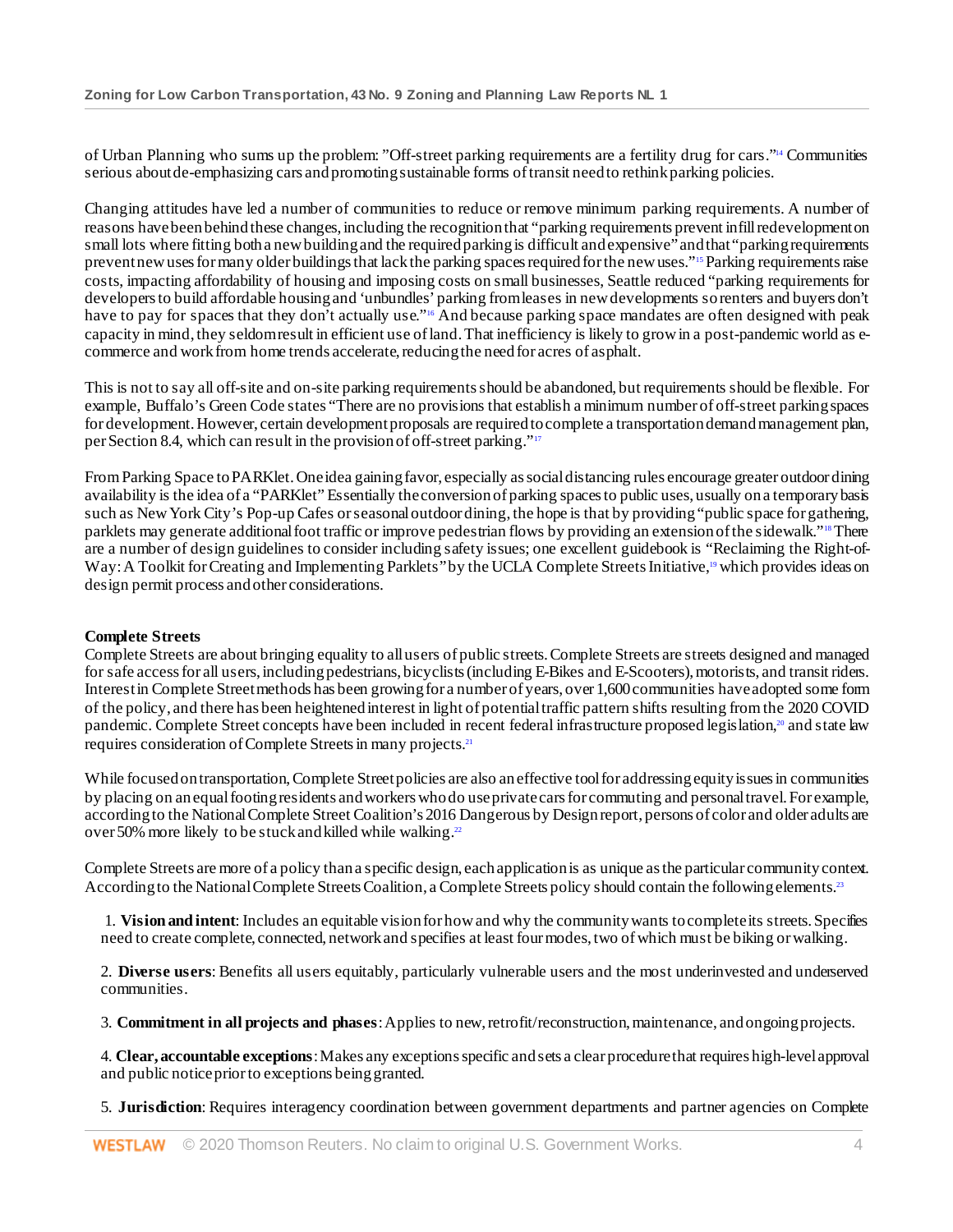Streets.

6. **Design**: Directs the use of the latest and best design criteria and guidelines and sets a time frame for their implementation.

7. **Land use and context sensitivity**: Considers the surrounding community's current and expected land use and transportation needs.

8. **Performance measures**: Establishes performance standards that are specific, equitable, and available to the public.

9. **Project selection criteria**: Provides specific criteria to encourage funding prioritization for Complete Streets implementation.

10. **Implementation steps**: Includes specific next steps for implementation of the policy. Elements may include: sidewalks, micromobility lanes or accommodating wide paved shoulders, special transit lanes, comfortable and accessible public transportation stops—including docking hubs, safe street crossing opportunities, clear and accessible pedestrian signals, curb extensions, bicyclist amenities like bike parking and repair opportunities, narrower travel lanes, roundabouts, and more.<sup>24</sup>

One of the Nation's leading Complete Streets projects is the City of Rochester's Inner Loop East Transformation Project. Starting with a revised Center City Master Plan as part of building community support, Rochester is filling

in a portion of the six-lane sunken expressway, the project also converts the existing surface-level streets that run alongside the Inner Loop into green space and land for redevelopment. In all, the city is eliminating 12 lanes of roadway designed exclusively for high speed traffic, freeing up 5.7 acres of land for mixed-use development along a new, walkable boulevard. The redesigned corridor includes landscaping, protected cycle tracks, wide sidewalks, and frequent crosswalks. This design also reconnects nearby residential neighborhoods to the East End, a vibrant downtown district, by restoring the portions of the street grid formerly blocked of by the Inner  $Loop.<sup>25</sup>$ 

Not all programs need be so ambitious to successfully de-emphasize cars in favor of lower carbon emission alternatives. But expanding consideration of transport options beyond cars will offer significant benefits to communities.

## **Promoting Micromobility**

Micromobility is as the use—usually a rental through an app—of electronic scooters and bikes for short travels, often around tourist areas, or to connect to another transit (bus, train, or car).

New York has finally permitted E-Bikes and E-Scooters, providing a boost for micromobility options. With expressed concerns with public transit options post-lockdown, increased personal travel options are needed, and effective August 2, 2020 these options are allowed. Importantly, the new laws grant municipalities regulatory powers, including the ability to ban or limit the use of E-Bikes and E-Scooters. Municipalities can and should also regulate ride-sharing companies

Municipal powers also include setting a lowermaximum speed and banning E-Bikes and E-Scooters completely.

New Vehicle and Traffic Law § 102-c. defines E-Bikes as a "Bicycle with electric assist" as one of three classes:

A bicycle which is no more than thirty-six inches wide and has an electric motor of less than seven hundred fifty watts, equipped with operable pedals, meeting the equipment and manufacturing requirements for bicycles adopted by the Consumer Product Safety Commission unde[r 16 C.F.R. Part 1512.1 et seq.](http://www.westlaw.com/Link/Document/FullText?findType=L&pubNum=1000547&cite=16CFRS1512.1&originatingDoc=Id280cf3203d011eb8163bffded823b81&refType=LQ&originationContext=document&vr=3.0&rs=cblt1.0&transitionType=DocumentItem&contextData=(sc.Search)) and meeting the requirements of one of the following three classes:

(a) "Class one bicycle with electric assist."A bicycle with electric assist having an electric motor that provides assistance only when the person operating such bicycle is pedaling, and that ceases to provide assistance when such bicycle reaches a speed of twenty miles per hour.

(b) "Class two bicycle with electric assist." A bicycle with electric assist having an electric motorthat may be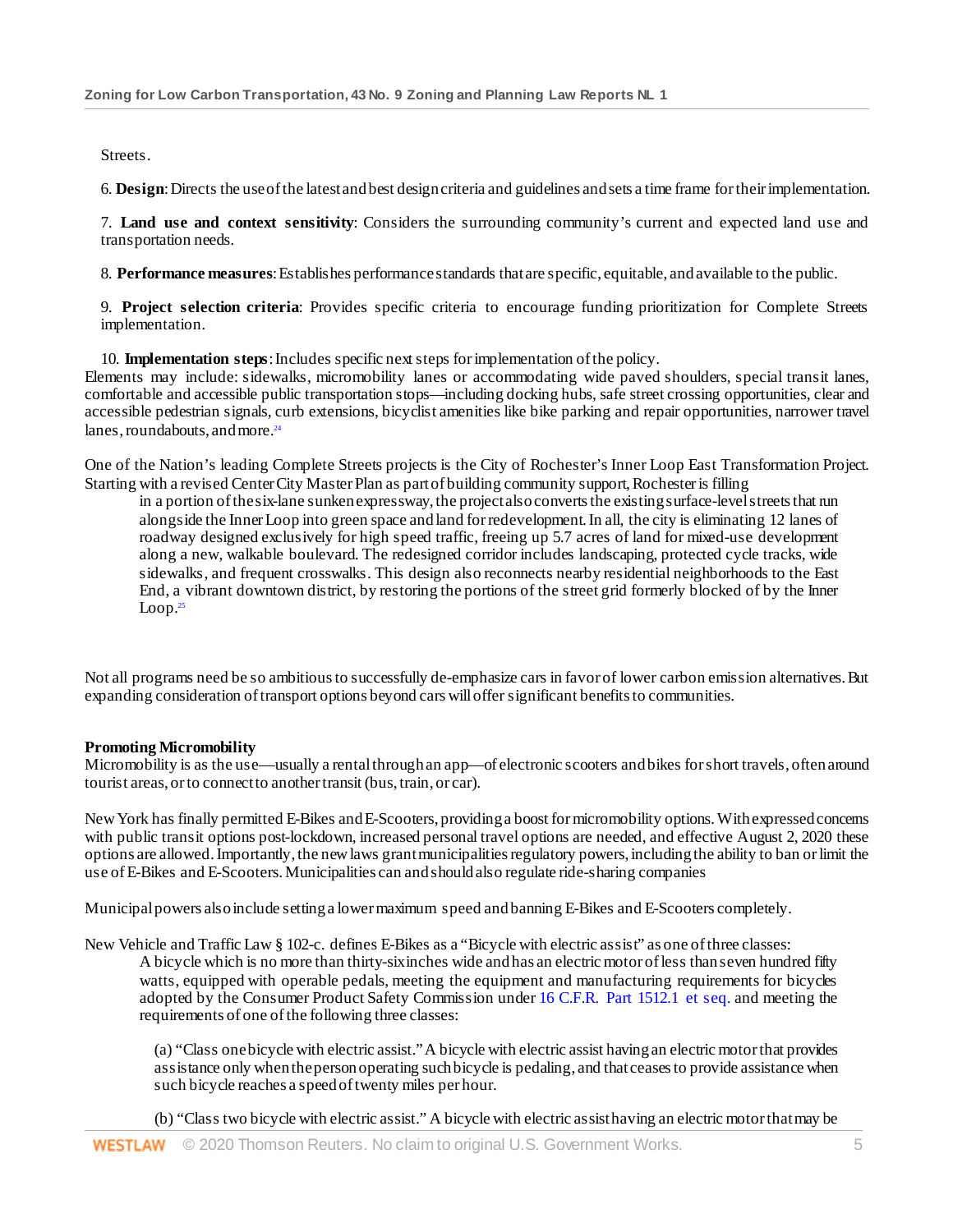used exclusively to propel such bicycle, and that is not capable of providing assistance when such bicycle reaches a speed of twenty miles per hour.

(c) "Class three bicycle with electric assist." Solely within a city having a population of one million or more, a bicycle with electric assist having an electric motor that may be used exclusively to propel such bicycle, and that is not capable of providing assistance when such bicycle reaches a speed of twenty-five miles per hour.

Newly added Vehicle and Traffic Law § 114-e defines an "Electric scooter" as "Every device weighing less than one hundred pounds that (a) has handlebars, a floorboard or a seat that can be stood or sat upon by the operator, and an electric motor, (b) can be powered by the electric motor and/or human power, and (c) has a maximum speed of no more than twenty miles per hour on a paved level surface when powered solely by the electric motor."

As noted, municipalities can license or ban ride-share companies, designate docking/hub areas, and establish permitting requirements. The National League of Cities recommends seven policy points to consider:

• Get out in front of surprise deployments.

• Utilize pilot programs to consider right of way policy, cost structure, sustainability and opportunities to work with different companies.

- Consider safety.
- Develop a plan and agreement for trip data.
- Reevaluate bike infrastructure.
- Focus on equity.
- Be proactive about learning from other cities.<sup>26</sup>

Shared micromobility services should be only allowed to operate in the public right-of-way with legal permission (e.g. license, permit, contract) from the local government. Licensees must designate who will be responsible for fielding complaints, addressing technical difficulties, coordinating the rebalancing and removal of scooters parked illegally and providing public education. The municipality should reserve the right to:

• Terminate permits at any time, for due cause, including causes not specified in the regulatory agreement, and require the operator to remove their entire fleet of vehicles from public streets.

• Limit the number of companies operating (e.g. cap the number of permits or licenses issued, and/or issue exclusive contracts, permits, or licenses).

• Limit the number of vehicles that any individual company can deploy, on a per-permit basis.

• Prohibit specific companies from operating in the public right-of-way based on conduct or prior conduct (e.g. if a company deploys equipment prior to applying for a permit, license, or contract, or fails to comply with permit, contract, or license terms).

It is recommended that communities should limit the duration of licenses and permits to a fixed time period (e.g. 6-12 months) and require all companies to re-apply for each renewal. Contracts developed as the result of competitive bidding processes may have a longer duration. Contracts should reserve the right to update permit terms over time. Contracts should require that operators provide written notice, at least 14 days before ceasing operations, if they are no longer willing or able to provide service.

A privacy issue about ride-share company data. Data from the various ride sharing companies can provide extremely useful information to communities on patterns of travel, helping inform decisions as varied as to where para-transit services need improvement to where additional bike and walking trails are needed. But an objection has arisen over data collected by the ride-sharing companies being shared with the government. A good license agreement will provide that sufficient data will be collected to provide auditable proof that the licensee has paid applicable costs. Disputes have arisen in cities with sophisticated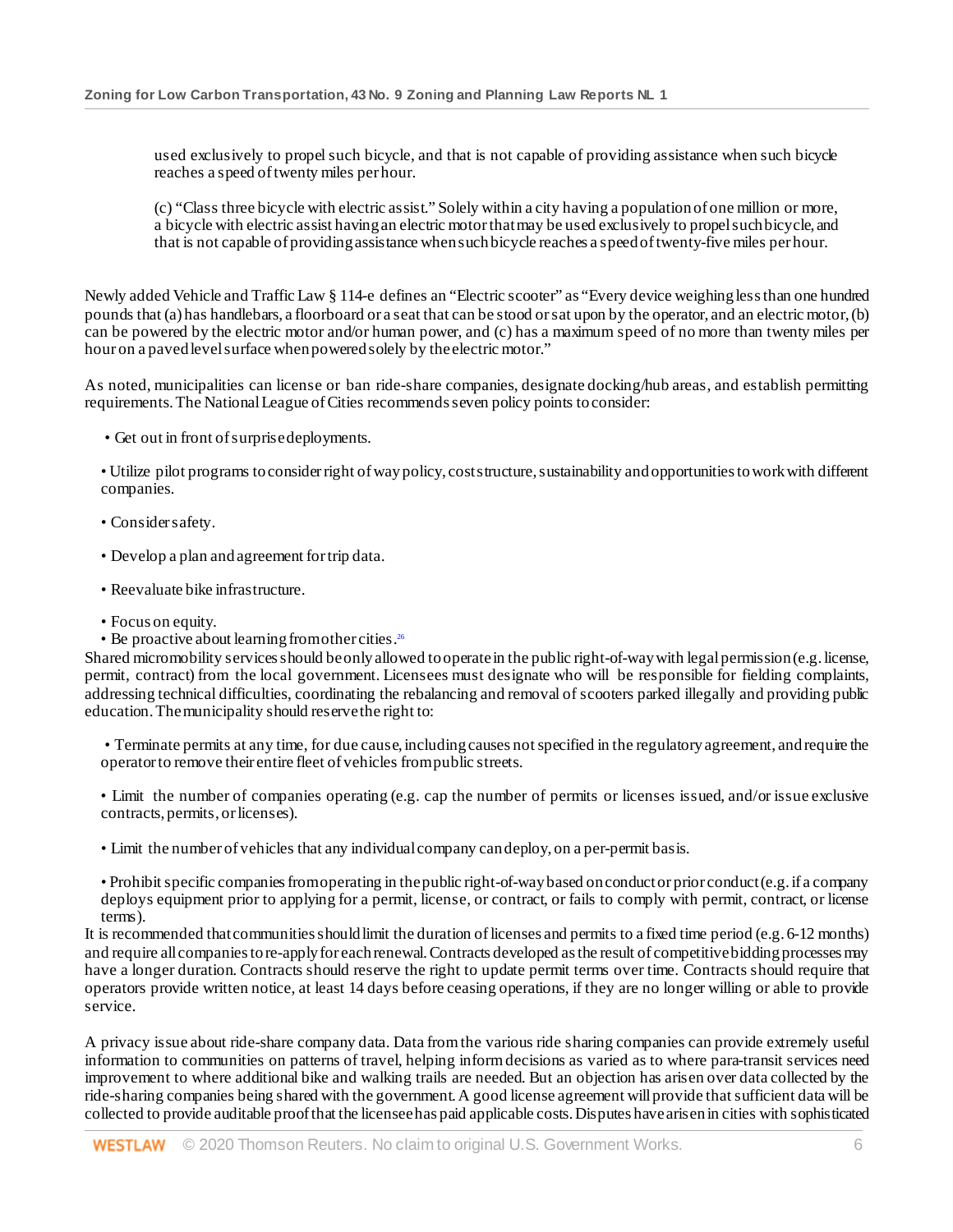data collection systems,Los Angeles in particular, which requires (without personal information) the location of each trip start, end, and the route taken to get from A to B, as a part of its scooter PILOT program. One firm, Jump, refused to comply and lost its license. The ACLU is now suing LA asserting constitutional privacy rights may be violated.<sup>27</sup> The suit is founded primarily on a Fourth Amendment claim against warrantless collection of vehicular location information based on the Supreme Court's *United States v. Jones* decision.28

Accordingly, unless the community can utilize such detailed information, the license agreement should be focused on providing auditable info on ride shares taken for payment purposes, and generic information to inform the community on most and least popular routes. No personal data should be transferred to the community.

Ride share programs and the space allocated to them should be reviewed regularly as part of overall review of street use patterns, in a continuing effort to maximize use of the public space.

### **Electric Vehicle Service Equipment**

Low carbon transport certainly does not mean no cars or trucks. But emission-free transport requires the creation of new infrastructure for EVs and medium-duty EVs (trucks and buses) to reach the market penetration necessary to significantly bring down emissions. It is well documented that the transition away from fossil fuel transport suffers from the chicken and egg syndrome, as developers of EV supply equipment ("EVSE") need a minimum number of EVs on the road to recover the significant upfront costs, but EV purchasers need confidence there are sufficient charging facilities to fully utilize their vehicle.

The New York Public Service Commission has addressed this conundrum head on with its adoption of the "Make-Ready Program" calling for statewide deployment of more than 50,000 Level 2 charging plugs and 1,500 Direct Current Fast Charging plugs by the end of 2025.29 The Program provides \$701 million in incentives to utilities and developers to develop charging facilities, with \$206 million allocated toward equitable access and benefits for lower-socio-economic and disadvantaged communities. Higher incentives are available if the EVSE is associated with public parking facilities, and potentially 100% of costs can be recovered if 1) Publicly accessible non-proprietary DCFC sites are within one mile of Disadvantaged Communities in the Con Edison, Central Hudson, O&R, or RG&E service territories, or within two miles of such communities in the NYSEG and National Grid service territories, or 2) Level 2 sites are located in multi-unit dwellings within one mile of Disadvantaged Communities in the Con Edison, Central Hudson, O&R, and RG&E service territories, and within two miles of such communities in the NYSEG and National Grid service territories.

Zoning authorities have the ability to promote—or require—the needed EV infrastructure. First, they should clear away obstacles to the placement of EV charging equipment. New York City, for example, has done so by classifying as an allowable accessory use "Electric vehicle charging in connection with parking facilities."<sup>30</sup> Many communities clearly welcome EVSE by declaring it shall be permitted in all zoning districts.

Next, consider mandating installation of EVSE. Howard County Maryland has the following provision to create the EVSE installation opportunity.

#### *Provision of Electric Vehicle Charging Infrastructure.*

(1) For new construction subject to this section:

(i) A residential unit with a garage, carport, or driveway shall feature a dedicated electric line of sufficient voltage so that an electric vehicle charging station may be added in the future; and

(ii) The developer shall ensure that at least one communal parking space for each 25 residentialunits that are not covered under item (i) of this paragraph features an electric vehicle charging station. If the final calculation of required communal parking spaces with electric vehicle charging stations is an odd number or includes a fraction, the number of spaces required shall be rounded up to the next even number.<sup>31</sup>

Other communities set requirements based on the type of zoning district, and require not just connections, but the charging facility itself:<sup>32</sup>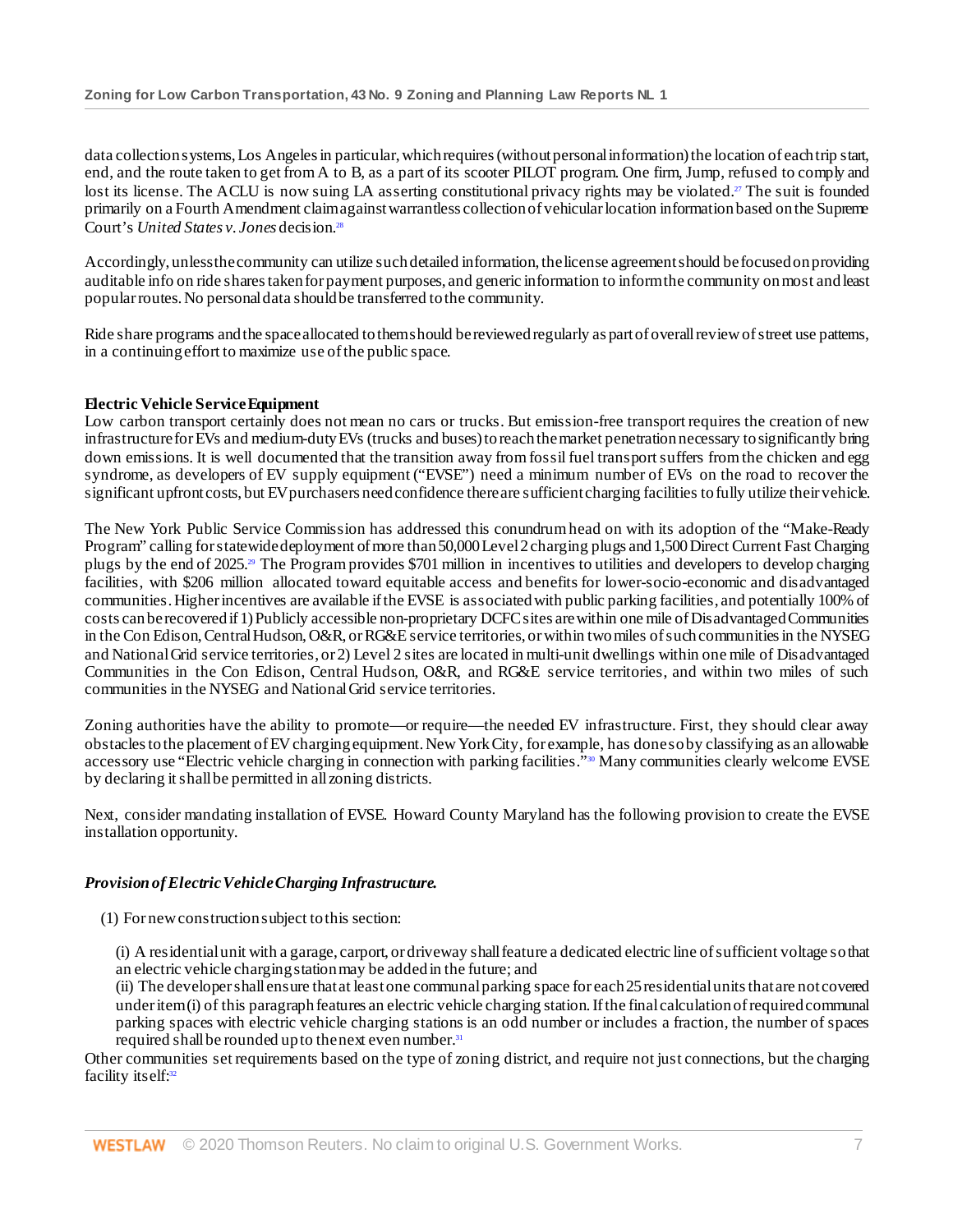| <b>LAND USETYPE</b>                       | PERCENTAGE OF PARKING SPACES |
|-------------------------------------------|------------------------------|
| Multi-household residential               | 10%                          |
| Lodging                                   | 3%                           |
| Retail, eating and drinking establishment | 1%                           |
| Office, medical                           | 3%                           |
| Industrial                                | 1%                           |
| Institutional, municipal                  | 3%                           |
| Recreational/entertainment/cultural       | 1%                           |
| Other                                     | 3%                           |

### **Required Number of Electric Vehicle Charging Stations**

Codes should establish definitions, design standards, ADA access rules, signage, and safety standards. Enforcement mechanisms need to be included, such as Parking restrictions.

A. No person shall stop, stand or park any nonelectric vehicle in a space designated through signage as an electric vehicle charging station. Any nonelectric vehicle is subject to removal by the property owner or the property owner's agent.

B. Any electric vehicle in an electric vehicle parking stall that is signed exclusively for electric vehicle charging and that either (1) is not electrically charging or (2) is parked beyond the days and hours designated on regulatory signs posted at or near the space shall be subject to removal as posted by the property owner or the property owner's agent. For purposes of this subsection, "charging" means an electric vehicle is parked at an electric vehicle charging station and is connected to the charging station equipment.<sup>34</sup>

Given the funding now available, communities should undertake a review of their codes, and work with local utilities and developers to promote EVSE installation.

#### **Conclusion**

The battle for supremacy over the public space between cars and their critics is nothing new. As Jane Jacobs wrote in 1961, "[t]oday everyone who values cities is disturbed by automobiles. Traffic arteries, along with parking lots, gas stations, and drive ins are powerful and insistent instruments of city destruction."<sup>35</sup> For those communities willing to back up commitment to a sustainable future with implementing regulations, there has never been a better time to implement zoning code provisions that will lead to reduced emissions and a safer, healthier, sustainable future.

Westlaw. © 2020 Thomson Reuters. No Claim to Orig. U.S. Govt. Works.

#### Footnotes

| Farhad Manjoo, I've Seen A Future Without Cars, And It's Amazing, N.Y. Times, July 12, 2020, at SR4                                                                                              |
|--------------------------------------------------------------------------------------------------------------------------------------------------------------------------------------------------|
| Francesca Perry, How cities are clamping down on cars, BBC Future World website, posted Apr. 29, 2020, at<br>https://www.bbc.com/future/article/20200429-are-we-witnessing-the-death-of-the-car. |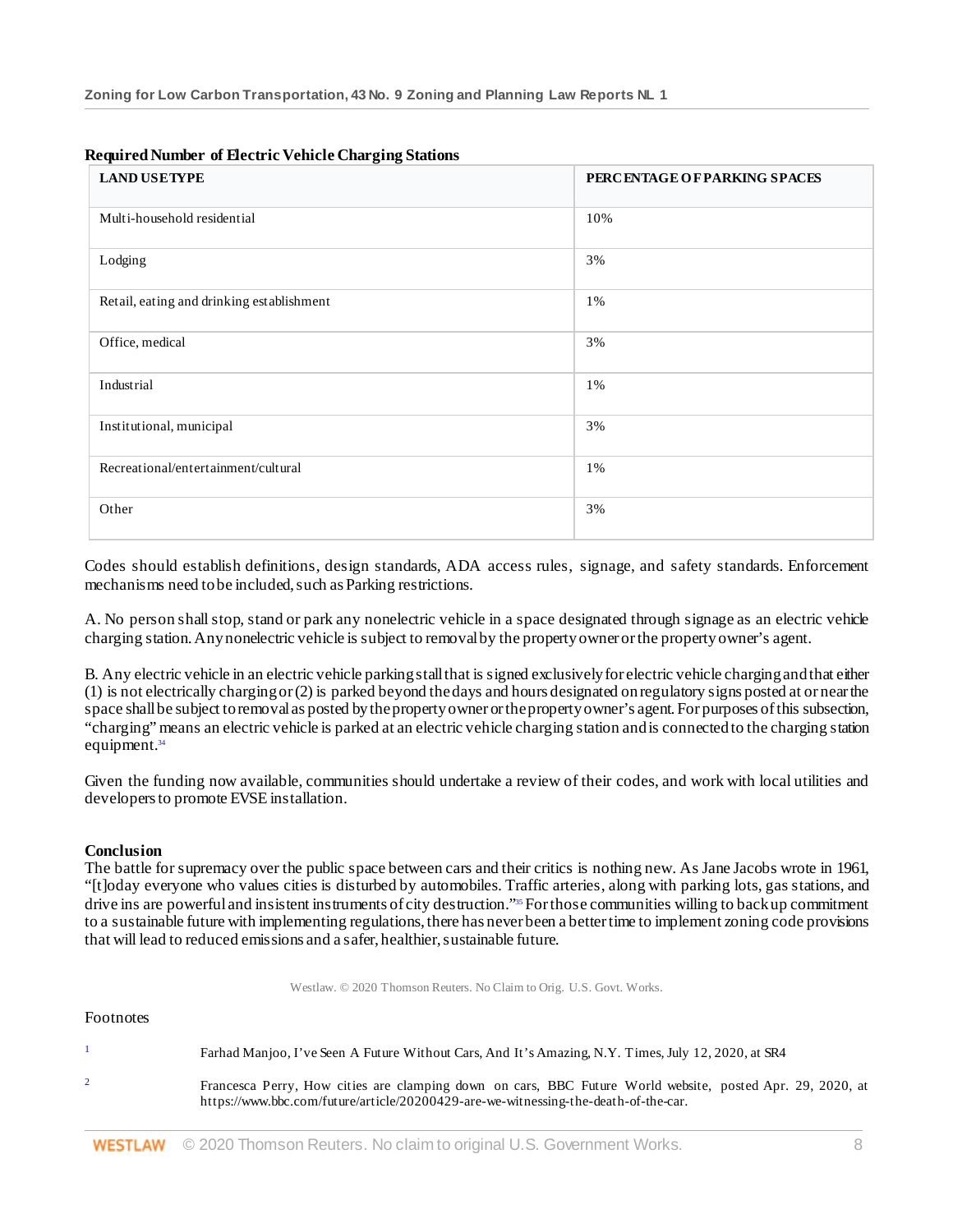<sup>3</sup> *See e.g*., Logan Nagel, What to Do With Our Overabundance of Parking Lots, propmoso website, posted July 21, 2020, at https://www.propmodo.com/what-to-do-with-our-overabundance-of-parking-lots/. <sup>4</sup> Winnie Hu and Nate Schweber, Turn Lane, Bike Path or Cafe? The Struggle Grows, N.Y. Times, Aug. 10, 2020 at A4. <sup>5</sup> Briefing, The destiny of density, The Economist, June 11, 2020, at 14. <sup>6</sup> EPA, Inventory of U.S. Greenhouse Gas Emissions and Sinks, at https://www.epa.gov/ghgemissions/inventory-usgreenhouse-gas-emissions-and-sinks. <sup>7</sup> NYSERDA, New York State Greenhouse Gas Inventory: 1990-2016, Final Report, July 2019. Emilia Simeonova et al, Congestion Pricing, Air Pollution And Children's Health, National Bureau of Economic Research (2018). [N.Y. Town Law § 272-a\(3\)\(f\)](http://www.westlaw.com/Link/Document/FullText?findType=L&pubNum=1000146&cite=NYTWS272-A&originatingDoc=Id280cf3203d011eb8163bffded823b81&refType=LQ&originationContext=document&vr=3.0&rs=cblt1.0&transitionType=DocumentItem&contextData=(sc.Search)) (McKinney) <sup>10</sup> Pennsylvania DOT, Integrating Transportation And Land Use in Comprehensive Plans, Dec. 2009, available at http://www.alleghenyplaces.com/pdf/IntegratingTransport.pdf. <sup>11</sup> The New Rochelle Comprehensive Plan, adopted November 15, 2016, at 11, available at https://www.newrochelleny.com/DocumentCenter/View/6016/Adopted-Comprehensive-Plan-1717?bidId= <sup>12</sup> The New Rochelle Comprehensive Plan, adopted November 15, 2016, at 16, available at https://www.newrochelleny.com/DocumentCenter/View/6016/Adopted-Comprehensive-Plan-1717?bidId= <sup>13</sup> City of Buffalo Green Code (Unified Development Ordinance) §§ 8.1 and 8.2. <sup>14</sup> Donald Shoop, Parking and the City (2018). <sup>15</sup> Donald Shoup, Free Parking or Free Markets, Access Website available at http://www.accessmagazine.org/spring-2011/free-parking-free-markets/. <sup>16</sup> Adele Peters, Here's how much space U.S. cities waste on parking, Fast Company, July 17, 2018, available at https://www.fastcompany.com/90202222/heres-how-much-space-u-s-cities-waste-on-parking. <sup>17</sup> City of Buffalo Green Code (Unified Development Ordinance) § 8.3.1. <sup>18</sup> Dai, Danielle. "From Parking to Park: Transportation Impacts and Value of Parklets," Congress for the New Urbanism, Chicago, IL., available at https://nacto.org/wp-content/uploads/2015/04/from\_parking\_to\_park\_dai.pdf. <sup>19</sup> Available at https://nacto.org/docs/usdg/reclaiming\_the\_right\_of\_way\_brozen.pdf. <sup>20</sup> Moving Forward Act, H.R.2 - 116th Congress (2019-2020). 21 Highway Law § 331 (requiring consideration of "the convenient access and mobility on the road network by all users of all ages, including motorists, pedestrians, bicyclists, and public transportation users through the use of complete street design features in the planning, design, construction, reconstruction and rehabilitation, but not including resurfacing, maintenance, or pavement recycling of such projects"). <sup>22</sup> http://www.smartgrowthamerica.org/dangerous-by-design/. <sup>23</sup> Elements Of A Complete Streets Policy, Smart Growth America Website, available at https://smartgrowthamerica.org/resources/elements-complete-streets-policy// <sup>24</sup> For examples of Complete Street case studies, see the Smart Growth America website at https://smartgrowthamerica.org/program/national-complete-streets-coalition/publications/what-are-complete-streets/. <sup>25</sup> Smart Growth America, Best Complete Streets Initiatives Of 2017, at 38-39, available at https://smartgrowthamerica.org/app/uploads/2018/03/Best-Complete-Streets-Initiatives-of-2017.pdf.